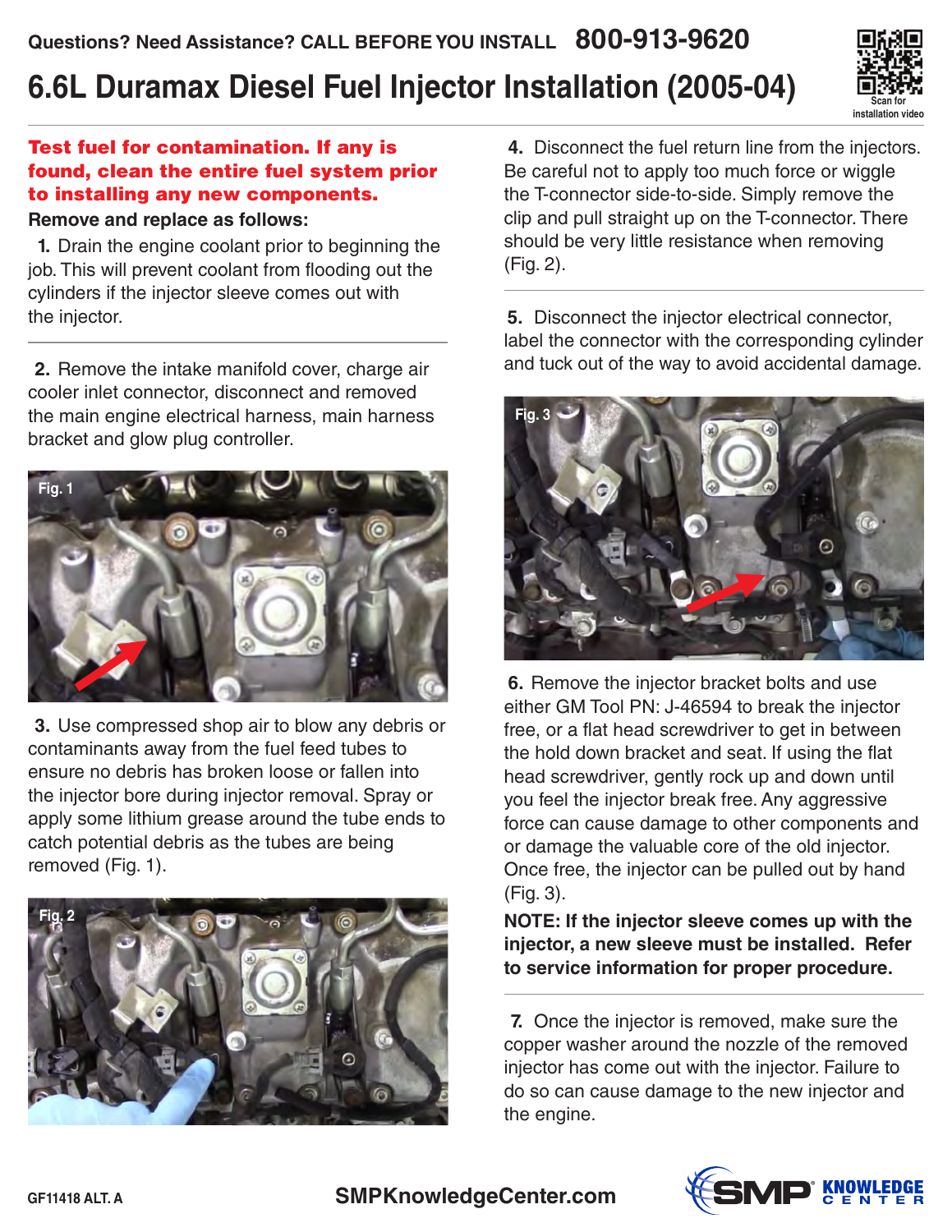

 **8.** Inspect the injector bore for debris and follow the next steps to ensure that the bore is clean and prepared for the new injector (Fig. 4).

 **9.** To properly clean, follow these steps. Using GM recommended part numbers EN-47909-1, EN-47909-2 and EN-47909-3.

- **A.** Insert the radial brush (brass) into the injector bore and rotate the handle in order to break loose any carbon deposits from the walls of the injector bore.
- **B.** After removal of the brush, use compressed air to remove any debris that has broken loose.
- **C.** Insert the axial brush (nylon) into the injector bore and rotate the handle while also applying a slight downward pressure, doing so will force the brush ends into the bottom corners of the bore.
- **D.** After removal of the brush, use compressed air to remove any debris. Lightly dampen a cotton swab with engine cleaner and wipe around the inside of the injector bore to ensure that any remaining debris or depos its are removed prior to installation. Thoroughly inspect the cleaning procedure and make sure that no loose debris remains.
- **E.** If necessary, crank the engine in order to expel any solvent before starting the engine by…
	- **I.** Remove the glow plugs and disable the fuel system by removing the ignition relay.
- **II.** Crank the engine in order to expel any excessive solvent.
- **III.** Again use a cotton swab to ensure that the bore is clean and dry.
- **IV.** Reinstall ignition relay, glow plugs and enable fuel system.

 **10.** Ensure that all seals and O-rings are on the injector, including the copper washer around the nozzle. Use clean engine oil to lubricate the O-rings on the injector and install along with the bracket.

 **11.** Reinstall the new injector along with hold down bracket and torque the hold down bolt to 30N.m (22 ft-lbs).

- **12.** Connect the electrical connector.
- **13.** Connect the fuel return line T-connector.

## **14.** Install the fuel line and torque to 41N.m (30 ft-lbs).

#### **NOTE: It is recommended to replace the fuel lines.**

**15.** Reinstall intake manifold cover, charge air cooler inlet connector, connect the main engine electrical harness, main harness bracket and glow plug controller.

**16.** Top off engine coolant, and change oil if necessary.

**17.** Replace the fuel filter and prime the fuel system prior to starting the engine.

**CAUTION: Fuel System may be pressurized even with ignition off. Refer to service manual before working on fuel system. Use of unapproved biodiesel fuel may void the warranty on fuel system components.**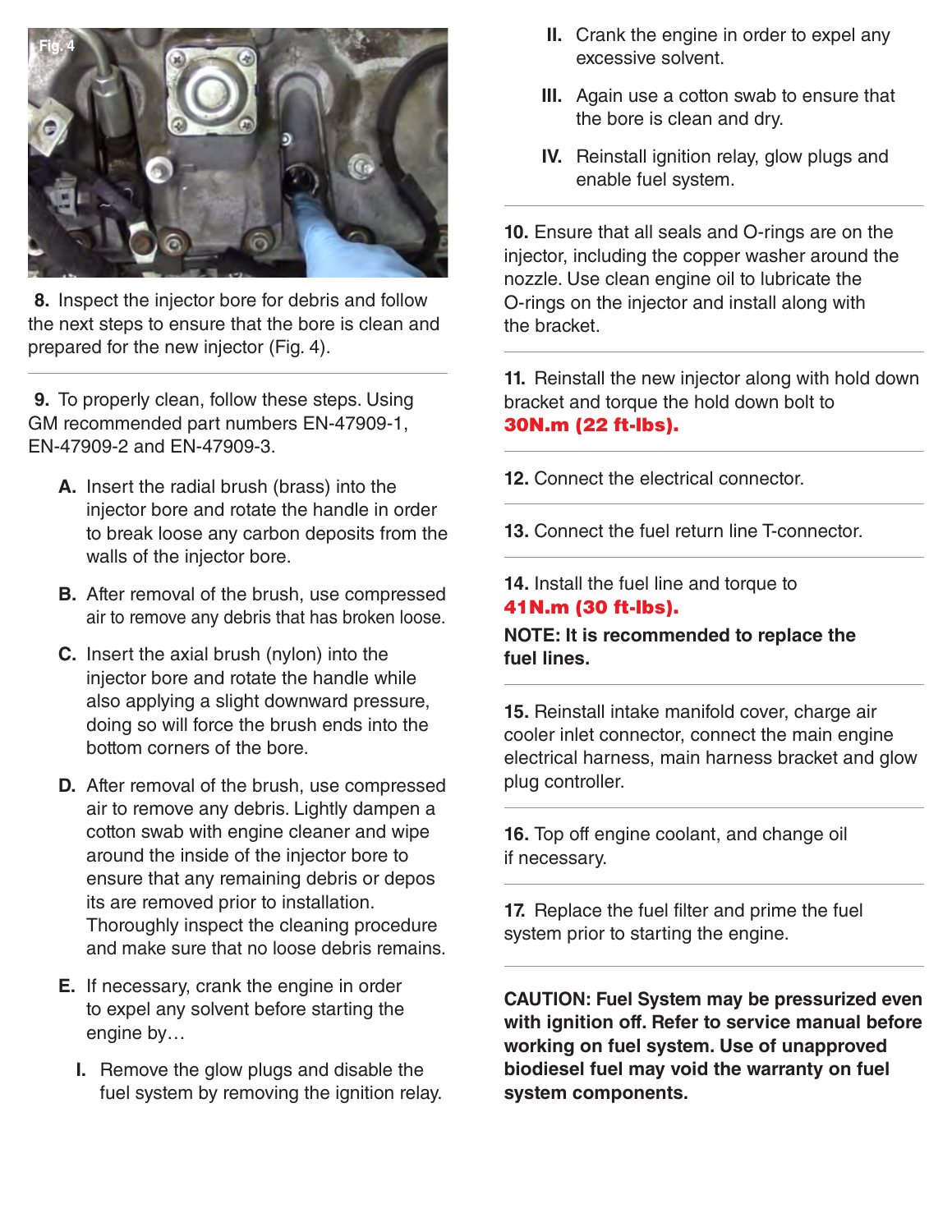## IMPORTANT THINGS TO KNOW BEFORE YOU INSTALL

# **6.6L Duramax Diesel Fuel Injector Installation (2005-04)**

- Test fuel for contamination. If any is found, clean the entire fuel system prior to installing any new components
- Verify copper washer from old injector was not left in the injector cup
- Lubricate washers with diesel fuel and tighten fuel injector line to 41N.m (30 ft-lbs torque)
- Tighten injector hold down bracket bolt to 30N.m (22 ft-lbs torque)
- Change oil and prime system after installation **prior to starting the engine**

## **Questions?** CALL BEFORE YOU INSTALL **800-913-9620**

**GF11418TTK ALT. A**

**SMPKnowledgeCenter.com**



## CE QU'IL EST IMPORTANT DE SAVOIR AVANT D'INSTALLER

# **Installation d'un injecteur de diesel sur un moteur Duramax de 6,6 L (2004-2005)**

- **•** Tester le carburant pour déceler toute présence de contaminants. Le cas échéant, nettoyer tout le circuit d'alimentation avant d'installer de nou veaux composants
- **•** S'assurer que la rondelle de cuivre du vieil injecteur n'est pas restée dans la coupelle de l'injecteur
- **•** Lubrifier les rondelles avec du carburant diesel et serrer la canalisation des injecteurs à 41 N.m (30 lb-pi)
- **•** Serrer le boulon du support de retenue de l'injecteur à 30 N.m (22 lb-pi)
- **• Avant de mettre le moteur en marche,** faire une vidange d'huile et amorcer le circuit après l'installation

## **Des questions?** APPELEZ AVANT D'INSTALLER **800 913-9620**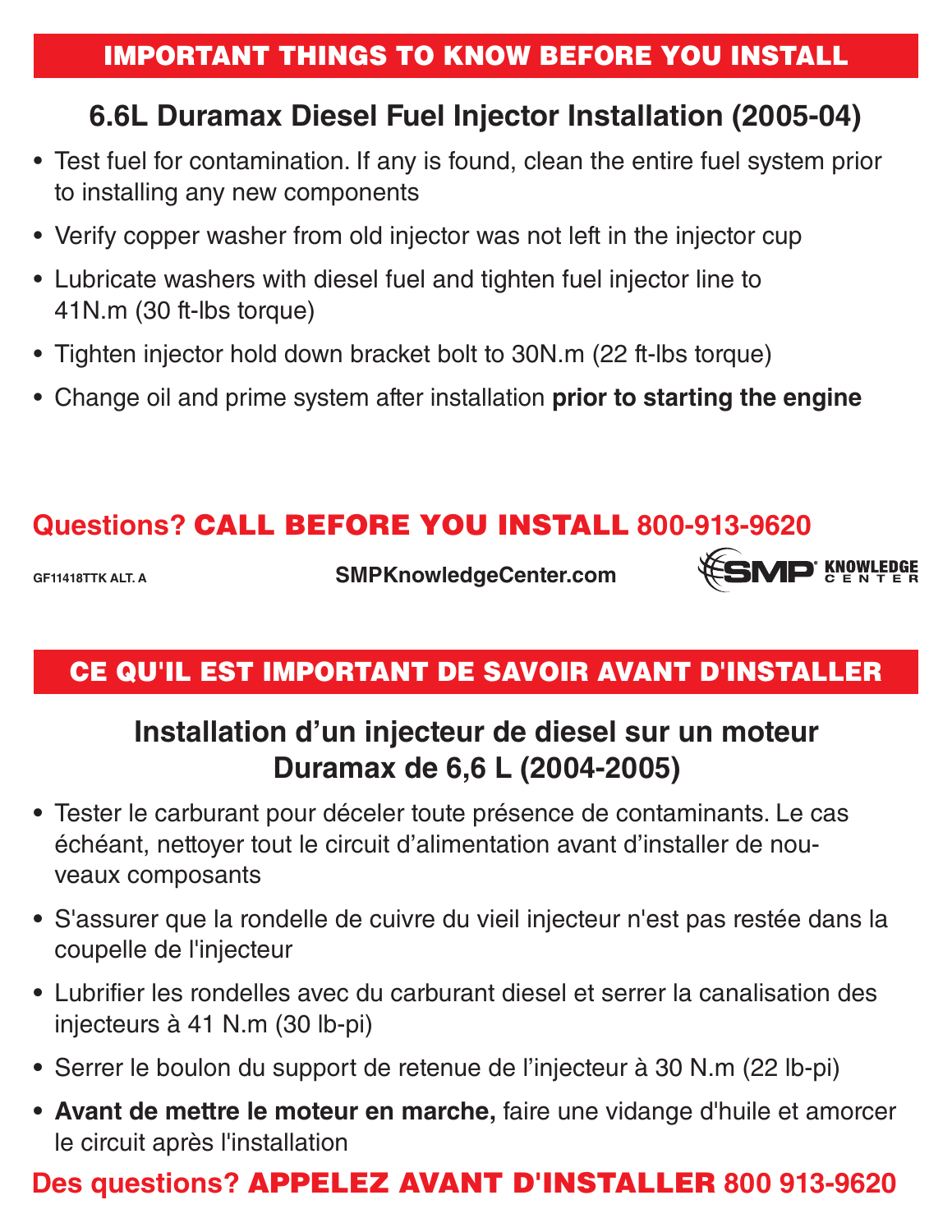## **Installation d'un injecteur de diesel sur un moteur Duramax de 6,6 L (2004-2005)**

### Tester le carburant pour déceler toute présence de contaminants. Le cas échéant, nettoyer tout le circuit d'alimentation avant d'installer de nouveaux composants.

#### **Procéder à la dépose et au remplacement comme suit :**

 **1.** Avant de commencer, drainer le liquide de refroidissement du moteur afin de l'empêcher de fuir par les cylindres si jamais le manchon de l'injecteur restait sur l'injecteur au moment de retirer ce dernier.

 **2.** Retirer le couvercle de la tubulure d'admission et le connecteur de l'orifice d'entrée du refroidisseur d'air de suralimentation, débrancher et retirer le faisceau électrique principal du moteur, le support du faisceau principal et le commutateur de bougie de préchauffage.



 **3.** Utiliser un jet d'air comprimé pour débarrasser les zones adjacentes aux tubes d'alimentation de carburant de tous débris et contaminants susceptibles de s'être fragmentés et d'être tombés dans l'alésage de l'injecteur durant le retrait de celuici. Pulvériser ou appliquer un peu de graisse au lithium autour de l'extrémité des tubes afin de saisir les débris au moment de retirer les tubes (fig. 1).



 **4.** Débrancher les canalisations de retour de carburant des injecteurs. Faire attention de ne pas appliquer trop de force ou d'agiter le connecteur en T d'un côté et de l'autre. Retirer simplement la bride et tirer le connecteur en T pour l'enlever. Ce connecteur ne devrait pas opposer beaucoup de résistance au moment de l'enlever (fig. 2).

 **5.** Débrancher le connecteur électrique de chaque injecteur, étiqueter chacun en fonction du cylindre correspondant et les mettre à l'écart afin de leur éviter de subir des dommages accidentels.



 **6.** Retirer les boulons des supports d'injecteur et dégager l'injecteur avec l'outil GM numéro J-46954 ou insérer un tournevis à tête plate entre le support de retenue et le siège; agiter le tournevis de haut en bas jusqu'à ce que l'injecteur se dégage. L'usage d'une force excessive peut causer des dommages à d'autres composants ou endommager le moulage en fonte du vieil injecteur. Une fois que l'injecteur est dégagé, le retirer à la main (fig. 3).

**NOTE : Si le manchon de l'injecteur est extrait avec l'injecteur, un manchon neuf doit être installé. Se reporter aux instructions de réparation pour connaître la procédure appropriée.**

 **7.** Une fois que l'injecteur est enlevé. S'assurer que la rondelle de cuivre qui se trouve autour de la buse de l'injecteur a bien été retirée avec l'injecteur, faute de quoi le nouvel injecteur et le moteur pourraient subir des dommages.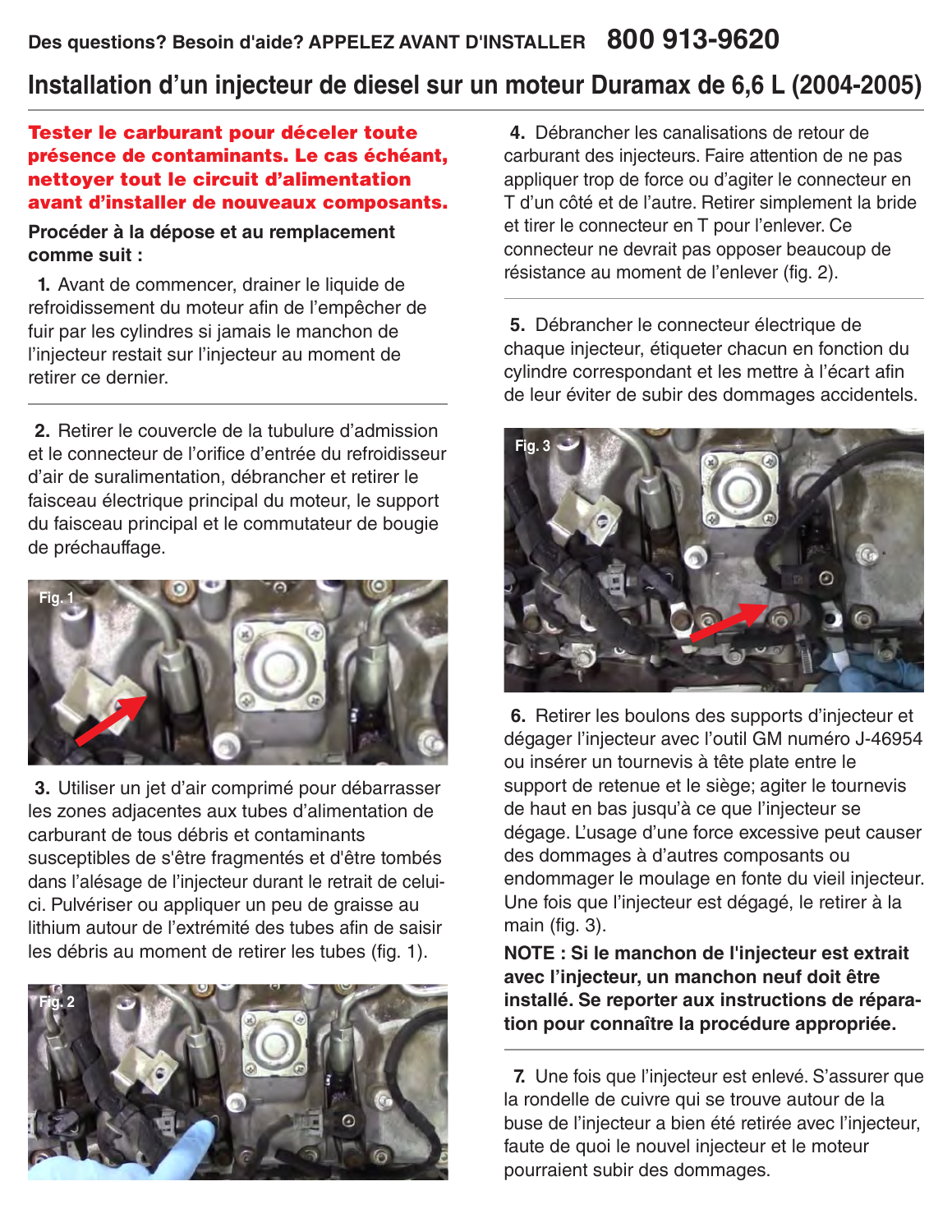

 **8.** Examiner l'alésage de l'injecteur et observer les prochaines étapes pour s'assurer que l'alésage est propre et prêt à recevoir le nouvel injecteur (fig. 4).

 **9.** Pour bien nettoyer l'alésage, observer les étapes qui suivent et utiliser les numéros de pièce GM recommandés EN-47909-1, EN-47909-2 et EN-47909-3.

- **A.** Insérer la brosse radiale (en laiton) dans l'alésage de l'injecteur et tourner la poignée afin de fragmenter et de déloger tout le cala minage des parois de l'alésage de l'injecteur.
- **B.** Après avoir retiré la brosse, débarrasser l'alésage de tous débris au moyen d'un jet d'air comprimé.
- **C.** Insérer la brosse axiale (en nylon) dans l'alésage de l'injecteur et tourner la poignée tout en appliquant une légère pression vers le bas pour que l'extrémité des soies de la brosse puisse atteindre et nettoyer les coins au fond de l'alésage.
- **D.** Après avoir retiré la brosse, utiliser de nou veau un jet d'air comprimé pour élimin er les débris. Ensuite, essuyer le pourtour interne de l'alésage avec un coton-tige légèrement imbibé de nettoyant pour moteur pour s'assurer que tous les débris et les fragments de calamine sont éliminés avant de procé der à l'installation. Examiner à fond l'alésage pour s'assurer qu'il ne reste plus aucun débris.
- **E.** Au besoin, lancer le moteur afin d'évacuer le solvant avant de le mettre en marche. Observer la procédure suivante :
	- **I.** Retirer les bougies de préchauffage et désactiver le circuit d'alimentation en retirant le relais d'allumage.
	- **II.** Lancer le moteur afin d'évacuer tout le solvant.
- **III.** Utiliser de nouveau un coton-tige pour s'assurer que l'alésage est propre et sec.
- **IV.** Réinstaller le relais d'allumage et les bougies de préchauffage, puis réactiver le circuit de carburant.

 **10.** S'assurer que l'injecteur est muni de tous ses joints d'étanchéité et joints toriques, et que la buse est munie de sa rondelle de cuivre. Lubrifier les joints toriques de l'injecteur avec de l'huile moteur propre, puis installer l'injecteur avec le support.

 **11.** Installer l'injecteur neuf et son support de retenue, puis serrer le boulon de retenue à 30 N.m (22 lb-pi).

**12.** Rebrancher le connecteur électrique.

**13.** Rebrancher le connecteur en T de la canalisation de retour de carburant.

**14.** Installer la canalisation de carburant et serrer à 41 N.m (30 lb-pi).

**NOTE : Il est recommandé de remplacer les canalisations de carburant.**

**15.** Réinstaller le couvercle de la tubulure d'admission et le connecteur de l'orifice d'entrée du refroidisseur d'air de suralimentation, puis rebrancher le faisceau électrique principal du moteur, le support du faisceau principal et le commutateur des bougies de préchauffage.

**16.** Faire l'appoint du liquide de refroidissement du moteur et faire une vidange d'huile moteur si nécessaire.

**17.** Remplacer le filtre à carburant et amorcer le circuit de carburant avant de mettre le moteur en marche.

**ATTENTION : Le circuit d'alimentation peut être sous pression même lorsque le moteur est éteint. Consulter le guide de réparation du véhicule avant d'effectuer toute réparation du circuit d'alimentation. L'utilisation de biodiesel non approuvé peut invalider la garantie des composants du circuit d'alimentation.**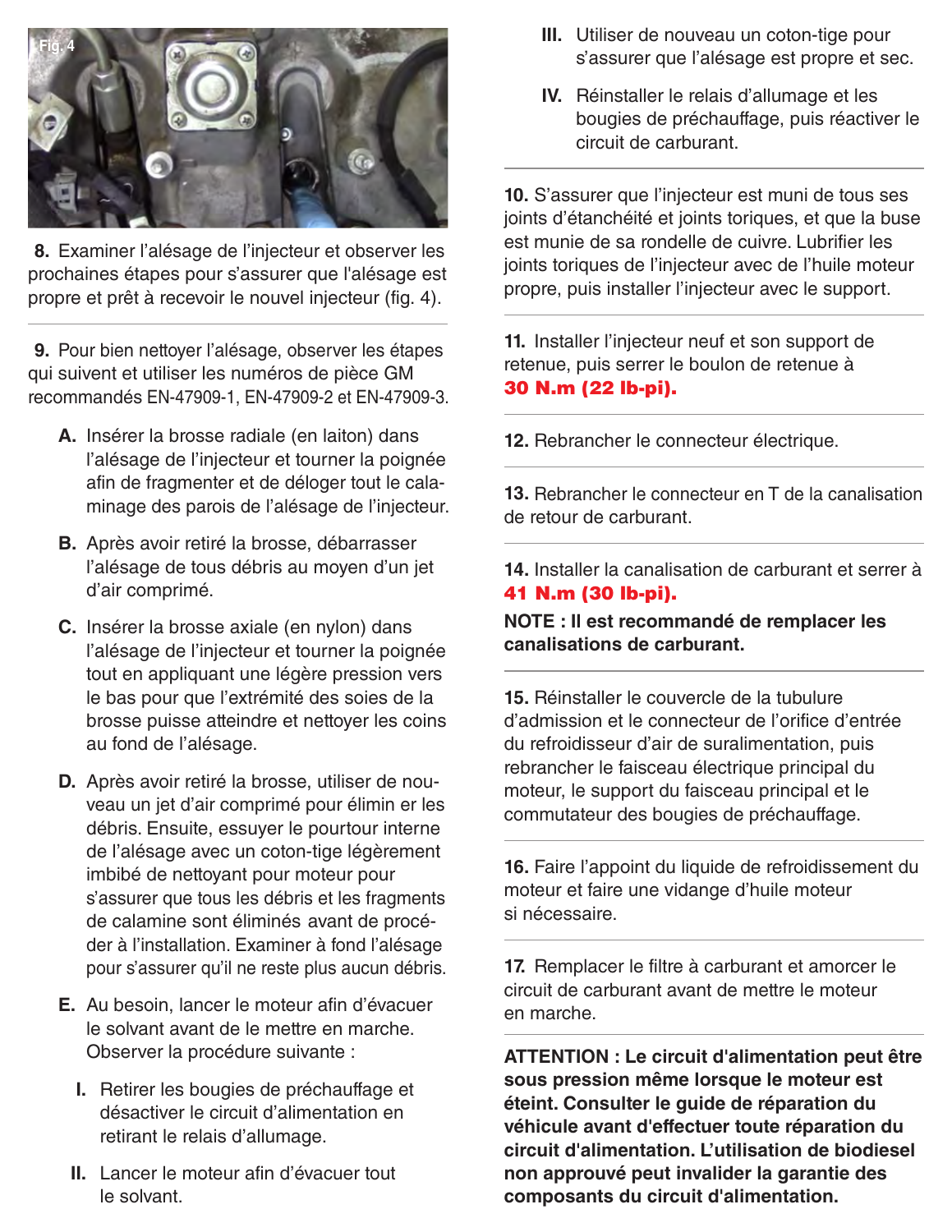# **Instalación del inyector de diésel para motor Duramax de 6.6 L (2004-2005)**

- **•** Haga una prueba del combustible para determinar si está contaminado. Si está contaminado, limpie todo el sistema de combustible antes de instalar componentes nuevos
- **•** Verifique que la arandela de cobre del inyector usado no se haya quedado en el recipiente del inyector
- **•** Lubrique las arandelas con combustible diésel y apriete la línea del inyector de combustible a 41 N.m (par de torsión de 30 libras-pie)
- **•** Apriete el perno del soporte de sujeción del inyector a 30 N.m (par de torsión de 22 libras-pie)
- **•** Cambie el aceite y cebe el sistema después de la instalación y **antes de arrancar el motor**

# **¿Preguntas?** LLAME ANTES DE INSTALAR **800-913-9620**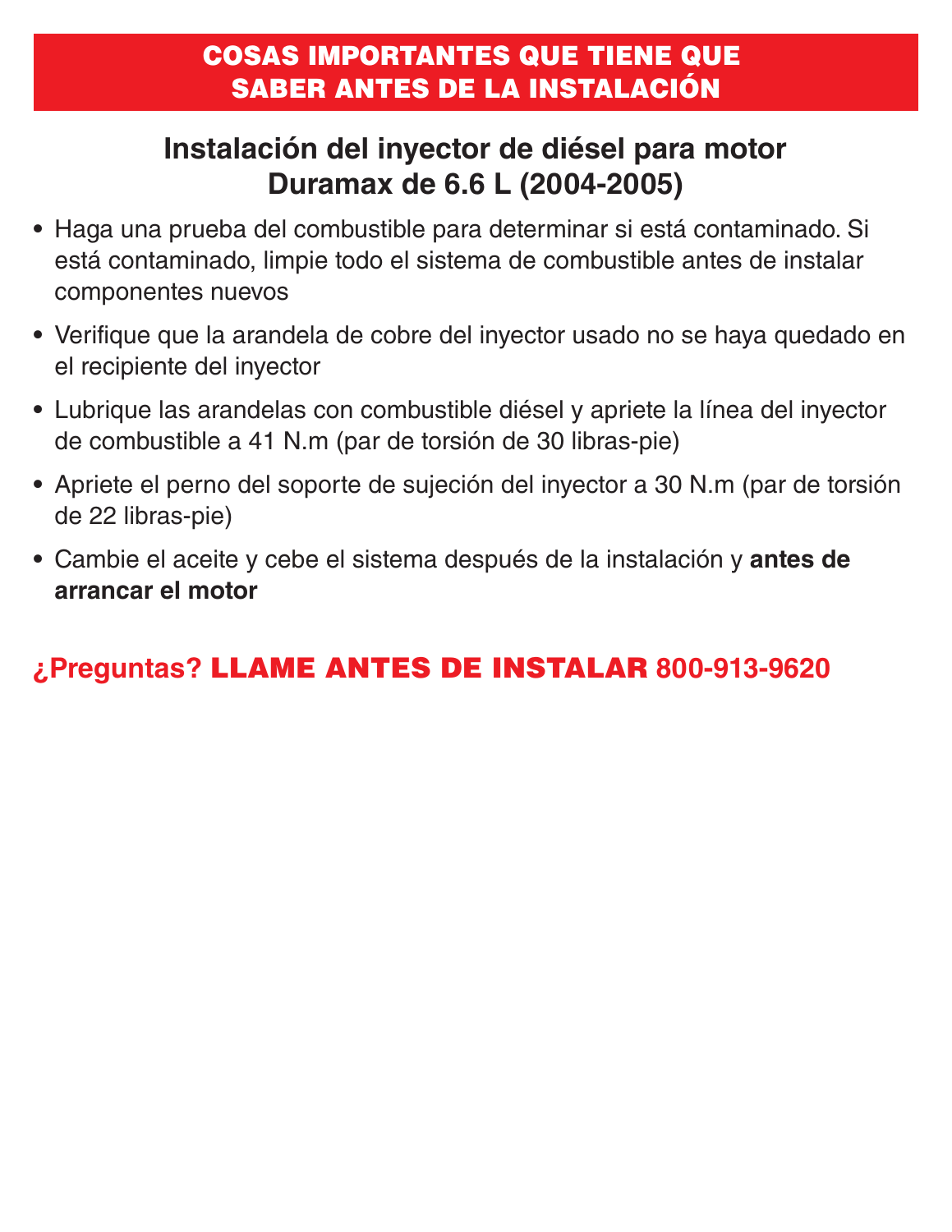## **Instalación del inyector de diésel para motor Duramax de 6.6 L (2004-2005)**

#### Haga una prueba del combustible para determinar si está contaminado. Si está contaminado, limpie todo el sistema de combustible antes de instalar componentes nuevos.

#### **Retire y reemplace de la manera siguiente :**

 **1.** Drene el refrigerante del motor antes de comenzar el trabajo. Esto evitará que el refrigerante inunde los cilindros si la manga del inyector sale con el inyector.

 **2.** Retire la cubierta del múltiple de admisión, cargue el conector de entrada del enfriador de aire, desconecte y retire el arnés eléctrico principal del motor, el soporte del arnés principal y el controlador de la bujía de precalentamiento.



 **3.** Con aire comprimido del taller, sople los residuos o contaminantes de los tubos de alimentación de combustible para asegurarse de que no queden sueltos y caigan en el orificio del inyector durante la extracción del inyector. Rocíe o aplique un poco de grasa de litio alrededor de los extremos del tubo para atrapar residuos potenciales a medida que se extraen los tubos (Fig. 1).



 **4.** Desconecte la línea de retorno de combustible de los inyectores. Tenga cuidado de no aplicar demasiada fuerza o mover el conector en T de lado a lado. Simplemente retire la abrazadera y jale hacia arriba el conector en T. Debe haber muy poca resistencia al retirar (Fig. 2).

 **5.** Desconecte el conector eléctrico del inyector, etiquete el conector con el cilindro correspondiente y retírelo para evitar daños accidentales.



 **6.** Retire los pernos del soporte del inyector y use la herramienta de GM número J-46594 para liberar el inyector o un destornillador de cabeza plana para colocarlo entre el soporte de sujeción y el asiento. Si usa el destornillador de cabeza plana, mueva suavemente hacia arriba y hacia abajo hasta que sienta que el inyector se libera. Cualquier fuerza agresiva puede causar daños a otros componentes y/o dañar el núcleo valioso del antiguo inyector. Una vez liberado, el inyector puede extraerse con la mano (Fig. 3).

**NOTA: Si la manga del inyector viene con el inyector, se debe instalar una nueva manga. Consulte la información de servicio para realizar el procedimiento apropiado.**

 **7.** Después de retirar el inyector, asegúrese de que la arandela de cobre alrededor de la boquilla del inyector retirado salió con el inyector. Si no lo hace, puede dañar el nuevo inyector y el motor.